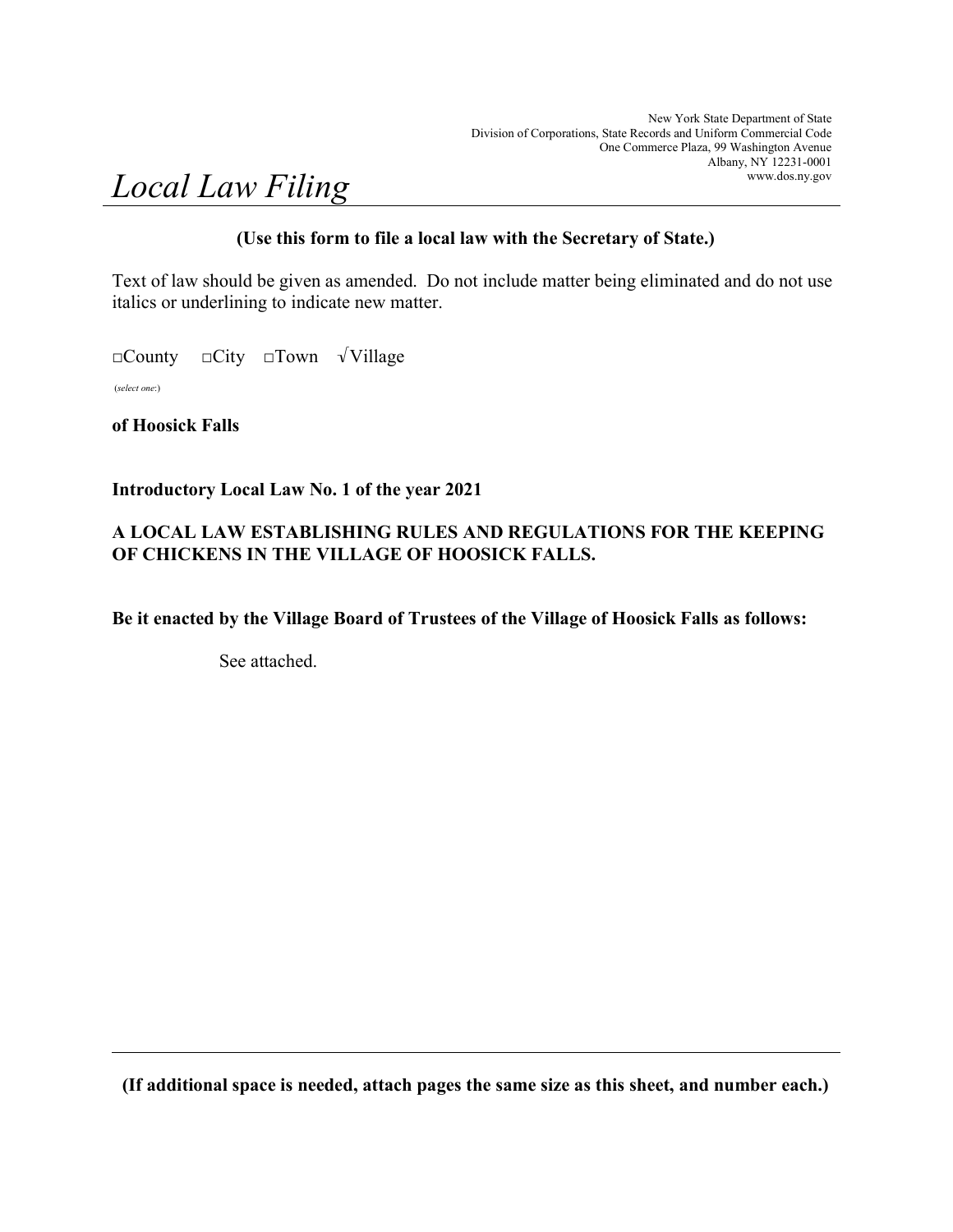## VILLAGE OF HOOSICK FALLS

# INTRODUCTORY LOCAL LAW NO. 1 OF 2021 A LOCAL LAW ESTABLISHING RULES AND REGULATIONS FOR THE KEEPING OF CHICKENS IN THE VILLAGE OF HOOSICK FALLS.

## Section 1. Findings and Purpose.

The Board of Trustees of the Village of Hoosick Falls recognizes that the keeping of chickens can be a safe, productive, nondisruptive practice, provided that such animals are properly cared for in a clean, structurally sound environment, kept in appropriate numbers, and maintained at a reasonable noise level, with food sources properly contained and managed to avoid odors or the attraction of wildlife or vermin.

Accordingly, the Village of Hoosick Falls hereby enacts a local law to regulate the keeping of chickens within the Village, with minimum yard area and setback requirements as set forth in this Local Law to ensure that these animals are kept and maintained in a manner that protects the Village and its residents from nuisances associated with their keeping.

## Section 2. Definitions.

CHICKEN – A common domesticated fowl raised for meat and/or eggs.

CHICKEN COOP – A structure that is designed to house hens, which is enclosed on all sides by a roof, doors and walls with or without windows. A mobile or portable structure that meets this definition shall be considered a coop for purposes of this local law.

CHICKEN RUN – An outdoor area that is enclosed on all sides, including the top, by fencing that is attached to or surrounding a chicken coop. A run shall have a doorway or hatch that allows chickens to access the space.

KEEPING OF CHICKENS – Any use involving hatching, feeding, caretaking or otherwise keeping chickens for the exclusive, non-commercial use of the owner or occupier of the premises on which such chickens are located and not kept as part of a farm.

## Section 3. Rules and Regulations Regarding Chickens, Chicken Coops, and Chicken Runs.

Regulations for the keeping of chickens on any property within the Village of Hoosick Falls, subject to the permit requirements set forth in Section 4 hereof, are hereby established as follows:

A. No more than six (6) hens shall be allowed on each lot.

- B. No roosters shall be allowed.
- C. Chickens must be kept in a humane condition.
- D. Chicken feed must be stored in rodent-proof containers.
- E. Chickens shall be confined at all times to the property on which they are kept.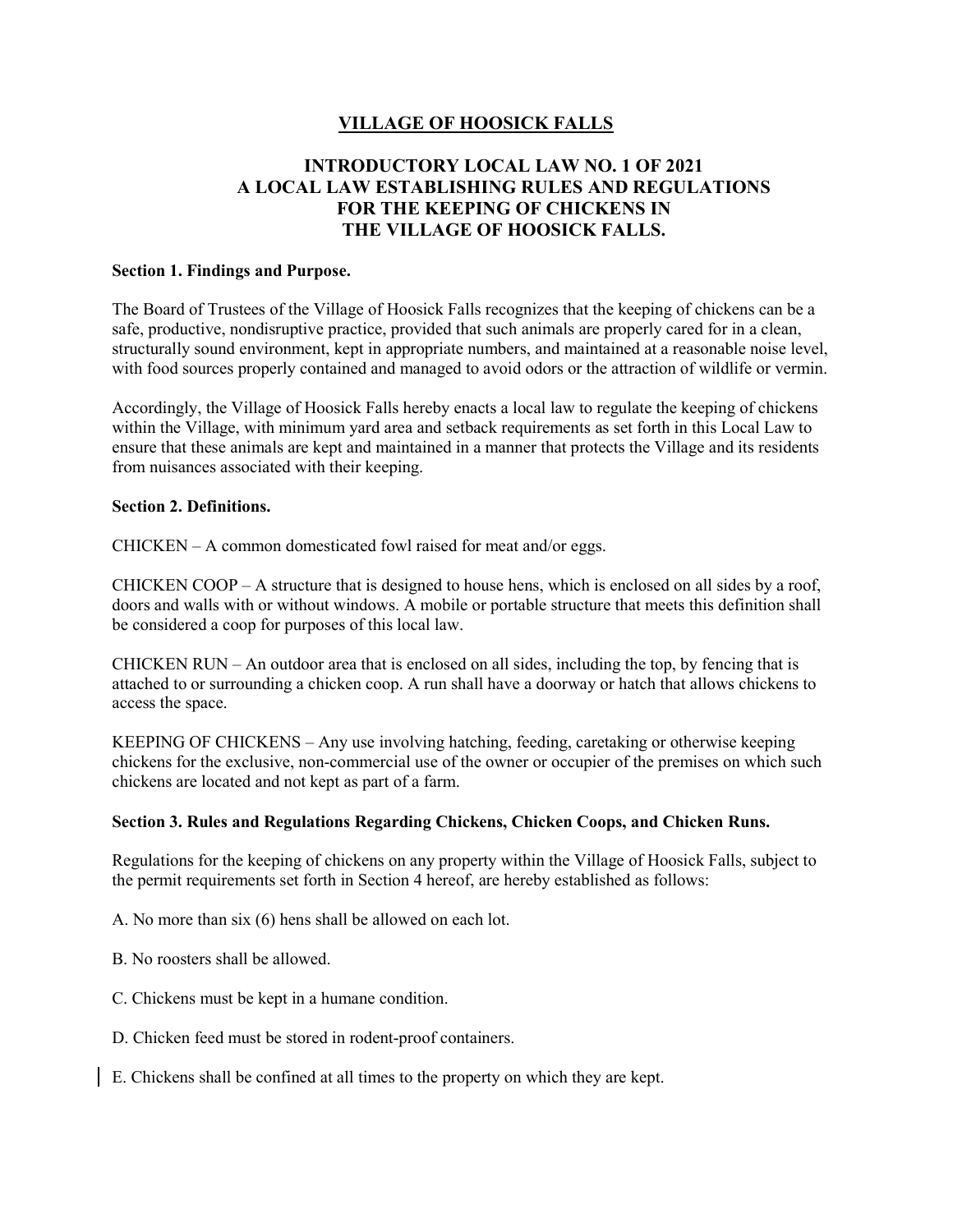F. A chicken coop is required on any lot that is keeping chickens.

G. Chicken coops shall be located in the rear yard of the parcel and be located no less than twenty (20) feet from any property line. The square footage of the rear yard must be a minimum of five hundred (500) square feet. In the case of a rear yard where such required setback from property lines cannot be met, or the minimum square footage in the rear yard cannot be met, a chicken coop may be located in a side yard at the discretion of the Building Department. No chicken coop may be located in the front yard between the primary structure and the public street under any circumstances.

H. No chickens, coops, pens, cages, fences or other shelters are permitted on a lot within one hundred (100) feet of any lake, pond, river or stream, unless such body of water is wholly contained on the same lot.

I. Chicken coops and chicken runs must be kept in a neat and sanitary manner and must be cleaned on a regular basis so as to prevent offensive odors.

J. Chicken coop size cannot exceed thirty (30) square feet, and cannot exceed six (6) feet in height from the ground to the highest point of the coop.

K. A chicken run cannot exceed forty-eight (48) square feet.

L. All chicken coops and chicken runs must be fully enclosed from all sides.

M. A chicken coop and/or a chicken run may be mobile or portable in nature, designed to allow it to be moved around the rear yard or, with approval of the Building Department under Section 3(G) hereof, the side yard. Chickens may not be kept in a mobile or portable coop until receiving a permit pursuant to Section 4 hereof.

N. The use and consumption of such chickens and their eggs is limited to the occupants of the premises and shall not be sold. Selling chickens, eggs, or breeding chickens for commercial use is strictly prohibited.

O. The killing or slaughter of chickens is limited to killings or slaughters undertaken for private use by the occupants of the premises, and is prohibited outside of enclosed buildings. Waste materials from the slaughter of such animals shall be disposed of immediately in a clean and sanitary matter.

P. The provisions of this section shall not apply to raising chickens on farms.

## Section 4. Village of Hoosick Falls Building Department Permit Requirements.

A. The keeping of chickens is prohibited unless a permit is obtained from the Building Department. An annual fee for such permit shall be established by the Board of Trustees pursuant to resolution. The Building Department shall maintain a current listing of all permits issued hereunder.

B. All applications for such permit shall include verification of written notification to all adjacent property owners of the applicant's intent to keep chickens on such lot.

C. Chickens may only be kept on lots that meet the following criteria:

1. Owner-occupied single-family residence; or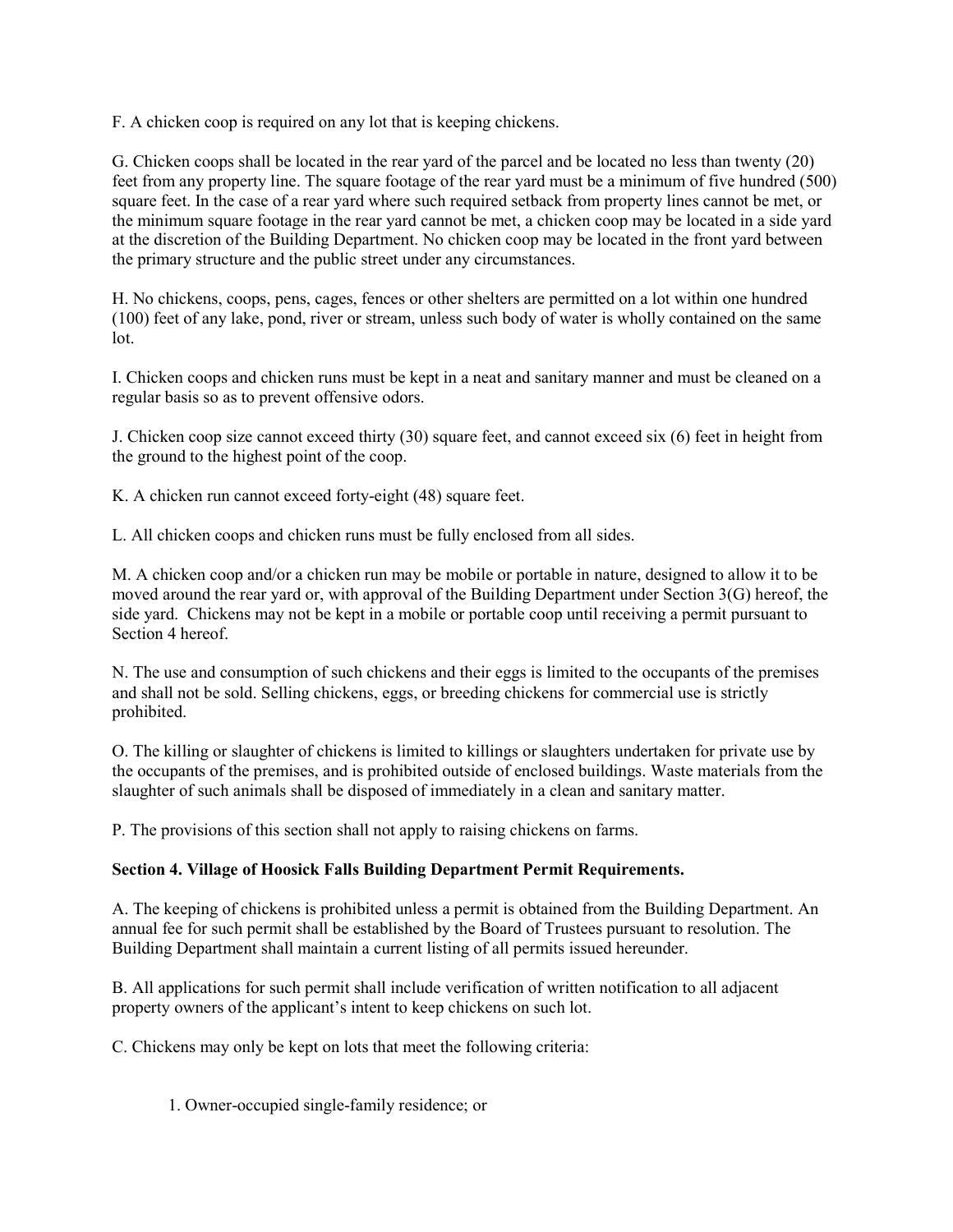2. Rented single-family property with written permission from the property owner; or 3. Multi-family unit, with one unit being owner-occupied, with written permission from the property owner and from all other units on the property. Shared use of chicken coops and/or chicken runs between tenants of the same multi-family property is permissible.

D. Any person maintaining chickens on property within the Village of Hoosick Falls on the effective date of this local law which would require a permit under the terms and conditions of this local law shall have a maximum of 180 days to obtain such permit after the effective date of this local law.

## Section 5. Enforcement; Penalties for Offenses.

A. A violation of any provision of this Local Law shall be an offense punishable by a fine not to exceed \$250.00. For purposes of this Local Law, each week's continued existence of a violation shall constitute a separate violation. For purposes of the proceeding sentence, a "week" shall constitute any period of seven consecutive days.

B. No remedy or penalty specified in this section shall be the exclusive remedy or remedy available to address any violation of this Local Law, and each remedy or penalty specified in this section shall be in addition to, and not in substitution for or limitation of, any other remedies or penalties otherwise available under applicable law. Any remedy or penalty specified in this section may be pursued at any time, whether prior to, simultaneously with, or after the pursuit of any other remedy or penalty specified in any other applicable law.

## Section 6. Severability.

If any section or subdivision, paragraph, clause, or phrase of this law shall be adjudged invalid or held unconstitutional by any court of competent jurisdiction, any judgment made thereby shall not affect the validity of this law as a whole or any part thereof other than the part or provision so adjudged to be invalid or unconstitutional.

## Section 7. Effective Date.

This local law shall take effect immediately upon filing with the Secretary of State of the State of New York.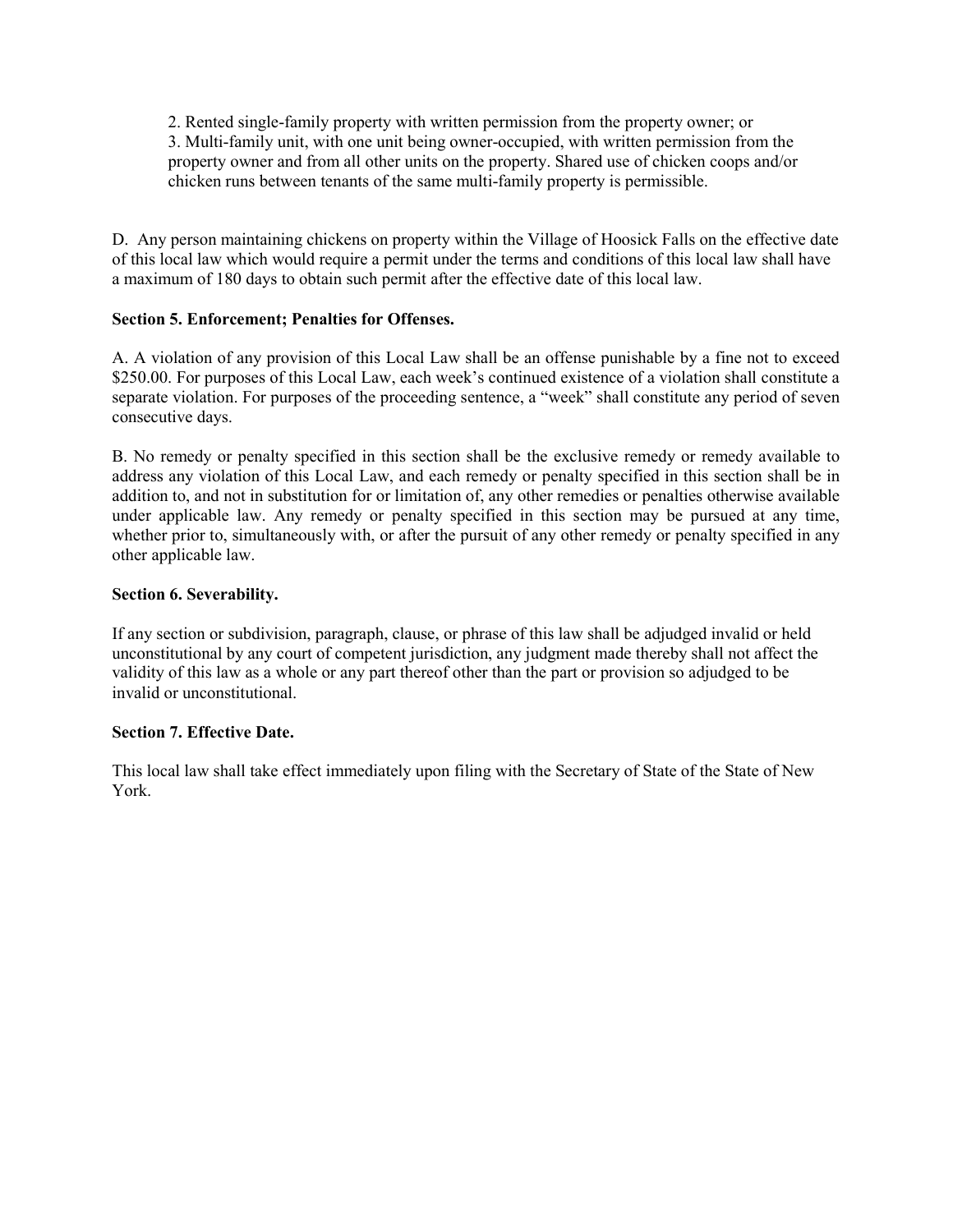### (Complete the certification in the paragraph that applies to the filing of this local law and strike out that which is not applicable.)

#### 1. (Final adoption by local legislative body only.)

I hereby certify that the local law annexed hereto, designated as Introductory Local Law No. 1 of 2021 of the (County)(City)(Town)(Village) of Hoosick Falls was duly passed by the

Village Board of Trustees on 2021, in accordance with the applicable provisions of law. (Name of Legislative body)

#### 2. (Passage by local legislative body with approval, no disapproval or repassage after disapproval by the Elective Chief Executive Officer\*.)

I hereby certify that the local law annexed hereto, designated as local law No. \_\_\_\_\_\_\_\_\_\_\_\_\_\_\_of 20\_\_\_\_of the (County)(City)(Town)(Village) of \_\_\_\_\_\_\_\_\_\_\_\_\_\_\_\_\_\_\_\_\_\_\_\_\_\_\_\_\_\_\_was duly passed by the on  $20$ , and was (approved)(not (*ne of Legislative body*)

approved) (repassed after disapproval) by the \_\_\_\_\_\_\_\_\_\_\_\_\_\_\_\_\_\_\_\_\_\_\_\_\_ and was deemed duly adopted (Elective Chief Executive Officer\*)

on and the applicable provisions of law.

#### 3. (Final adoption by referendum.)

| I hereby certify that the local law annexed hereto, designated as local law No |                                     |          |                        |                        | $\sigma$ $\sigma$    |                | $\sigma$ r urv |
|--------------------------------------------------------------------------------|-------------------------------------|----------|------------------------|------------------------|----------------------|----------------|----------------|
| (County)(City)(Town)(Village)<br>vı                                            |                                     |          | 1179C<br>was           | du lv<br>uur           | ngcced<br>vasseu     | N <sub>T</sub> | th≙<br>աշ      |
|                                                                                | $\alpha$ n<br>┅                     | ററ<br>20 |                        | and was (approved)(not |                      |                |                |
| <i>- Name of Legislative body</i>                                              |                                     |          |                        |                        |                      |                |                |
| approved) (repassed after disapproval) by the                                  |                                     |          | $\alpha$ n<br>$\sigma$ |                        | າເ<br>$\overline{a}$ |                |                |
|                                                                                | (Elective Chief Executive Officer*) |          |                        |                        |                      |                |                |

Such local law was submitted to the people by reason of a (mandatory)(permissive) referendum, and received the affirmative vote of a majority of the qualified electors voting thereon at the (general)(special)(annual) election held on \_\_\_\_\_\_\_\_\_\_\_\_\_\_\_\_\_ 20\_\_\_\_\_\_, in accordance with the applicable provisions of law.

#### 4. (Subject to permissive referendum and final adoption because no valid petition was filed requesting referendum.)

I hereby certify that the local law annexed hereto, designated as local law No. \_\_\_\_\_\_\_\_\_\_\_\_\_\_\_\_\_\_of 20\_\_\_\_of the  $\frac{(\text{Country})(\text{City})(\text{Tour})}{\text{Newn})(\text{Village})}$  of  $\frac{\text{Newn} \times \text{Newn}}{20}$  and was (approved)(not and was (approved)(not (Name of Legislative body)

approved) (repassed after disapproval) by the \_\_\_\_\_\_\_\_\_\_\_\_\_\_\_\_\_\_\_\_\_\_\_\_\_ on \_\_\_\_\_\_\_\_\_\_\_\_ 20\_\_\_\_\_\_. (Elective Chief Executive Officer\*)

Such local law was subject to permissive referendum and no valid petition requesting such referendum was filed as of \_\_\_\_\_\_\_\_\_\_\_\_\_\_\_\_\_\_\_20\_\_\_\_\_\_, in accordance with the applicable provisions of law.

 Elective Chief Executive Officer means or includes the chief executive officer of a county elected on a county-wide basis or, if there be none, the chairperson of the county legislative body, the mayor of a city or village, or the supervisor of a town where such officer is vested with the power to approve or veto local laws or ordinances.